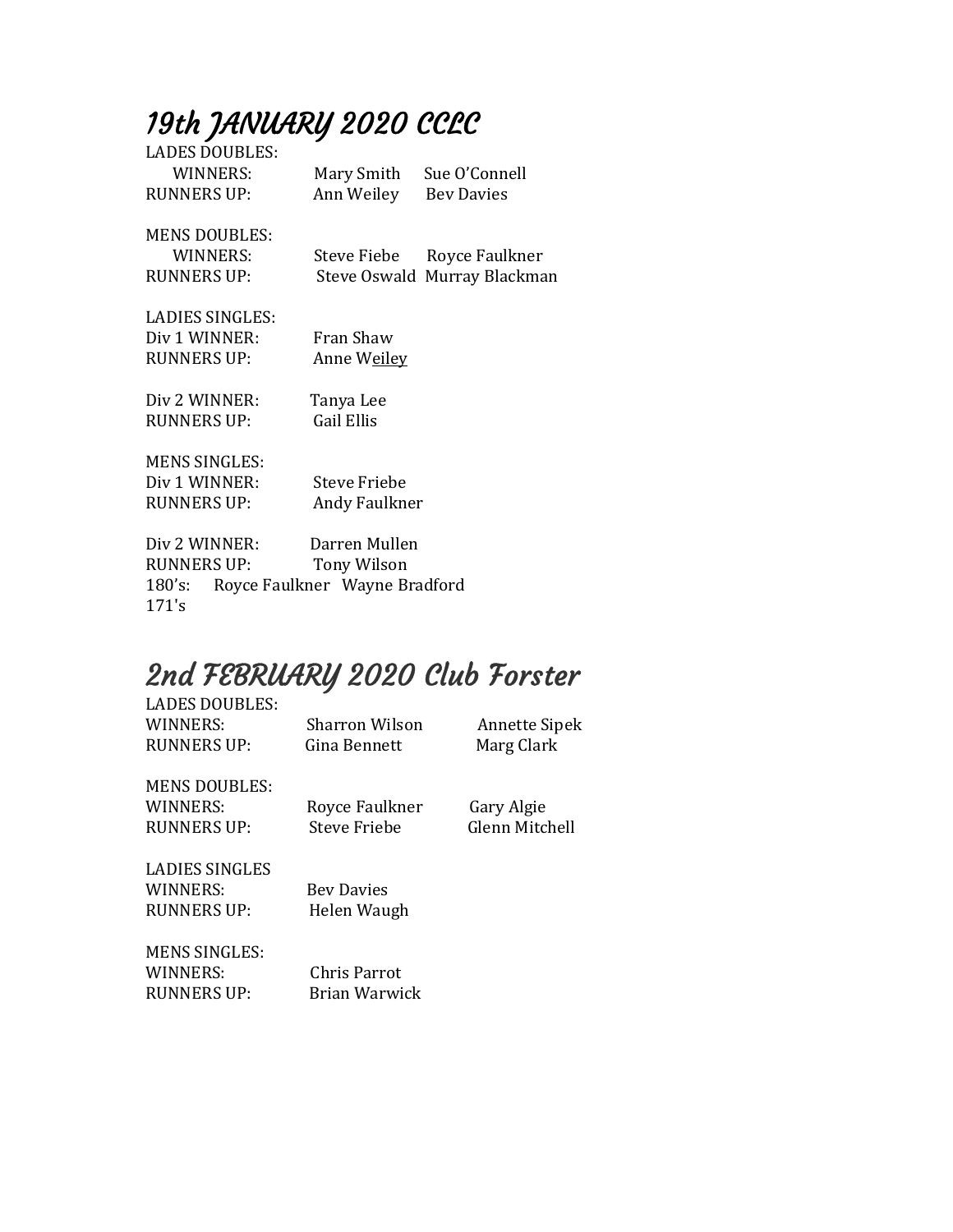## 16th FEBRUARY 2020 CCLC

| <b>LADES DOUBLES:</b><br>WINNERS:<br><b>RUNNERS UP:</b>       | Fran Shaw<br><b>Bey Davies</b> |                                 | Colleen Best                                    |
|---------------------------------------------------------------|--------------------------------|---------------------------------|-------------------------------------------------|
| <b>MENS DOUBLES:</b><br>WINNERS:<br><b>RUNNERS UP:</b>        |                                | John Clark                      | Royce Faulkner Tony Farmer<br><b>Kevin Best</b> |
| <b>LADIES SINGLES:</b><br>Div 1 WINNER:<br><b>RUNNERS UP:</b> |                                | Fran Shaw<br>Sue O'Connell      |                                                 |
| Div 2 WINNER:<br><b>RUNNERS UP:</b>                           | Dot Riley                      | Cheryl O'Neil                   |                                                 |
| <b>MENS SINGLES:</b><br>Div 1 WINNER:<br><b>RUNNERS UP:</b>   |                                | Andy Faulkner<br>Jim Davies     |                                                 |
| Div 2 WINNER:<br><b>RUNNERS UP:</b>                           |                                | Graham Hockley<br>Steve Jackson |                                                 |
| 180's:                                                        |                                |                                 | Royce Faulkner Jim Madsen Steve Friebe          |

171's Ann Weiley Jim Davies

## 1st MARCH 2020 Club Forster

| LADES DOUBLES:       |                            |
|----------------------|----------------------------|
| WINNERS:             | Bey Davies Ann Weiley      |
| <b>RUNNERS UP:</b>   | <b>Annette Sipek</b>       |
| <b>MENS DOUBLES:</b> |                            |
| WINNERS:             | Murray Taylor Tony Maxwell |
| RUNNERS UP:          | Colin Choules              |
| Murray Taylor        |                            |
| LADIES SINGLES:      |                            |
| WINNERS:             | Helen Waugh                |
| RUNNERS UP:          | Dot Mueller                |
| <b>MENS SINGLES:</b> |                            |
| WINNERS:             | Murray Taylor              |
| RUNNERS UP:          | Carlos Hernando            |
|                      |                            |

180's: Colin Choules John Edwards Sharron Wilson Carol Maxwell 171's Richard Pejsak Bev Davies x 2